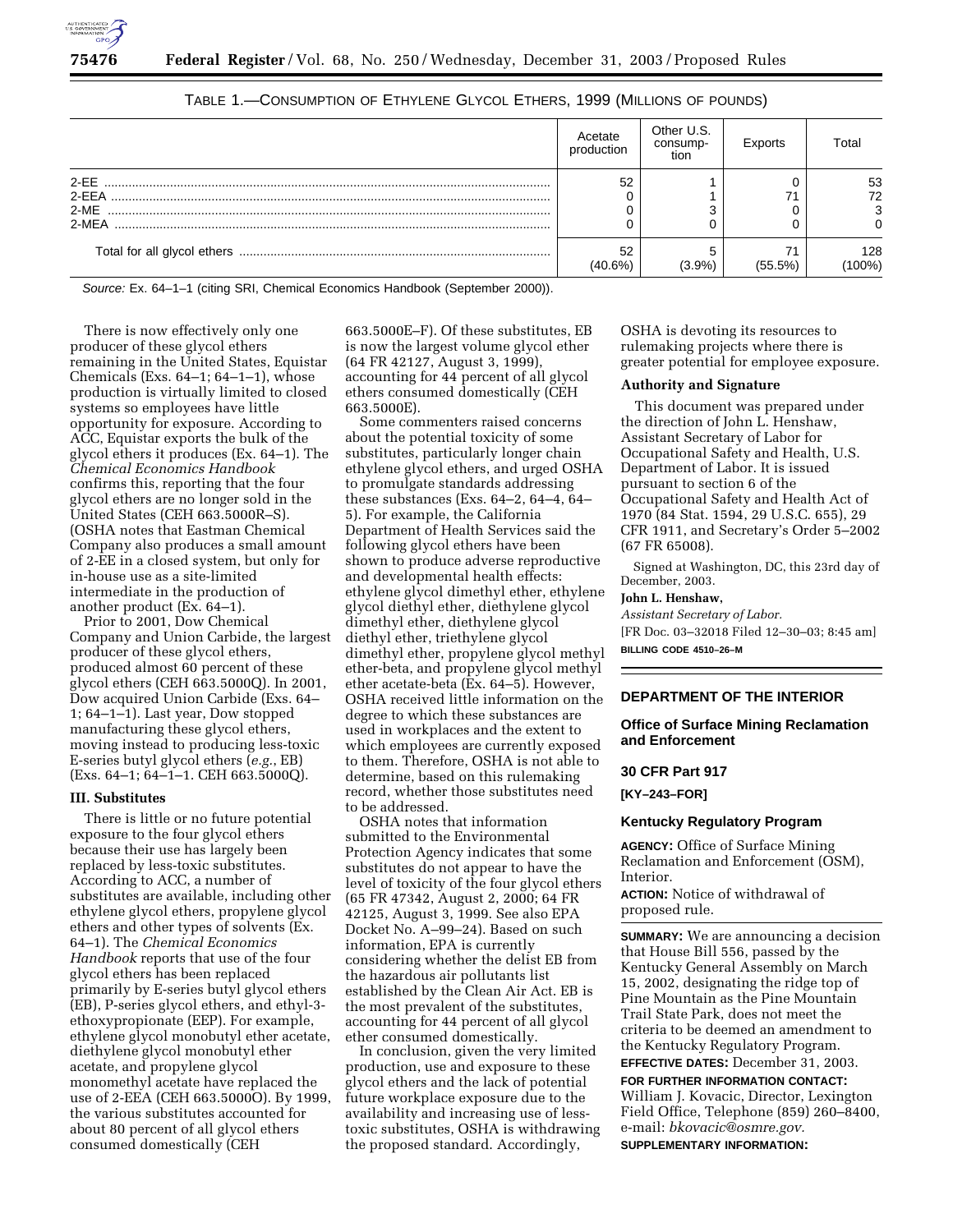I. Background on the Kentucky Program II. Submission of the Proposed Amendment

III. OSM's Findings

IV. Summary and Disposition of Comments V. OSM's Decision

## **I. Background on the Kentucky Program**

Section 503(a) of the Act permits a State to assume primacy for the regulation of surface coal mining and reclamation operations on non-Federal and non-Indian lands within its borders by demonstrating that its program includes, among other things, ''a State law which provides for the regulation of surface coal mining and reclamation operations in accordance with the requirements of the Act \* \* \* and rules and regulations consistent with regulations issued by the Secretary pursuant to the Act'' *See* 30 U.S.C.  $1253(a)(1)$  and  $(7)$ . On the basis of these criteria, the Secretary of the Interior conditionally approved the Kentucky program on May 18, 1982. You can find background information on the Kentucky program, including the Secretary's findings, the disposition of comments, and conditions of approval of the Kentucky program in the May 18, 1982, **Federal Register** (47 FR 21434). You can also find later actions concerning Kentucky's program and program amendments at 30 CFR 917.11, 917.12, 917.13, 917.15, 917.16, and 917.17.

## **II. Submission of the Proposed Amendment**

On March 15, 2002, the Kentucky General Assembly enacted House Bill No. 556 (HB 556), which established the Pine Mountain Trail State Park in southeastern Kentucky. The bill provides that HB 556 and its implementing regulations are to be administered by the Kentucky Department of Parks. On October 31, 2002, we requested that Kentucky submit HB 556 as an amendment to the Kentucky regulatory program. The State submitted its response to our request on March 27, 2003, sending HB 556 to us for processing as a State program amendment (Administrative Record No. 1574).

We announced our intent in the June 27, 2003 **Federal Register** (68 FR 38255) to determine whether HB 556 required us to issue a decision on the submission as an amendment to the Kentucky regulatory program and whether, if it is an amendment, HB 556 is consistent with Federal unsuitability provisions contained in the Surface Mining Control and Reclamation Act of 1977 (SMCRA). Because we are answering the first

question in the negative, we will not reach the second question.

In the same document, we opened the public comment period and provided an opportunity for a public hearing or meeting on the submission. We did not hold a public hearing or meeting because no one requested one. The public comment period ended on July 28, 2003. We received comments from two Federal agencies (the U.S. Department of the Interior, Fish and Wildlife Service, and the U.S. Department of Labor, Mine Safety and Health Administration). We also received comments from the Kentucky Resources Council, Inc. and the Kentucky Coal Association.

#### **III. OSM's Findings**

Federal regulations at 30 CFR 732.17 establish procedures and requirements for processing and requiring State program amendments. That section of the regulations applies to any proposed changes which affect implementation of the approved regulatory program. We have reviewed HB 556 in the context of these criteria and have determined that HB 556 does not require OSM's approval as an amendment to the Kentucky regulatory program as discussed below.

HB 556 establishes the Pine Mountain Trail State Park in Southeastern Kentucky. The bill provides that HB 556 and its implementing regulations are to be administered by the Kentucky Department of Parks. Thus, the bill does not amend or alter the State's law or regulations that constitute the approved program in Kentucky. They remain intact. For this reason, we have determined that HB 556 does not meet any of the criteria contained in 30 CFR 732.17, and, therefore, does not qualify as a program amendment. Although HB 556 refers to the Kentucky regulatory program, it does not change the Kentucky Surface Mining Law or its implementing regulations.

We recognize that this notice leaves unanswered the question of whether or not HB 556 is consistent with SMCRA. However, in not answering this question, we are acting in a manner consistent with our June 27, 2003, **Federal Register** notice, which stated that we would address this question only if we determined that HB 556 constituted a program amendment. In any event, that question would need to be addressed through a separate rulemaking under 30 CFR 730.11, if we should initially determine that HB 556 is inconsistent with SMCRA or the Federal regulations. We have not made such an initial determination, nor do we conclude that we need to address the issue at this time.

Nevertheless, we recognize that the filing of a surface coal mining application for lands within boundaries of the Pine Mountain Trail State Park, or the filing of a petition to declare lands adjacent to or visible from the park unsuitable for surface coal mining operations, could raise the question of whether or not HB 556 adversely affects the implementation of the approved Kentucky regulatory program, with respect to the Pine Mountain Trail State Park. In the event of such an occurrence, we will address the question of whether any portion of HB 556 is inconsistent with SMCRA or the Federal regulations. If we make a preliminary determination in the affirmative, we will subsequently initiate a rulemaking wherein we will announce that preliminary determination and will propose that any offending portions of HB 556 be set aside and thereby rendered unenforceable by the State, in accordance with Section 505(b) of SMCRA, 30 U.S.C. 1255(b), and 30 CFR 730.11(a) of the Federal regulations.

## **IV. Summary and Disposition of Comments**

#### *Public Comments*

The Kentucky Coal Association submitted comments dated July 24, 2003, (Administrative Record No. KY– 1592) in which it indicated that HB 556 should not be considered an amendment to the Kentucky regulatory program because it does not revise the Kentucky law or regulations related to surface coal mining operations.

OSM agrees with this comment, for the reasons stated above in the findings.

The Kentucky Resources Council, Inc. (KRC) submitted comments dated July 28, 2003 (Administrative Record No. KY–1593). KRC stated that HB 556 must be considered a program amendment, because it ''dramatically affects the administration and enforcement of the unsuitability and buffer zone provisions of the approved state program.'' For the reasons stated in our findings, above, we have concluded that HB 556 does not constitute a State program amendment. Therefore, we disagree with KRC on this point.

KRC further stated that HB 556 is inconsistent with Section 522 of SMCRA because it: (1) Mandates that the Department of Parks waive the 300 foot buffer zone provisions; and (2) precludes the filing of a petition to designate areas as unsuitable for mining within the viewshed of the park.

In response, we note that because we have determined that HB 556 is not a